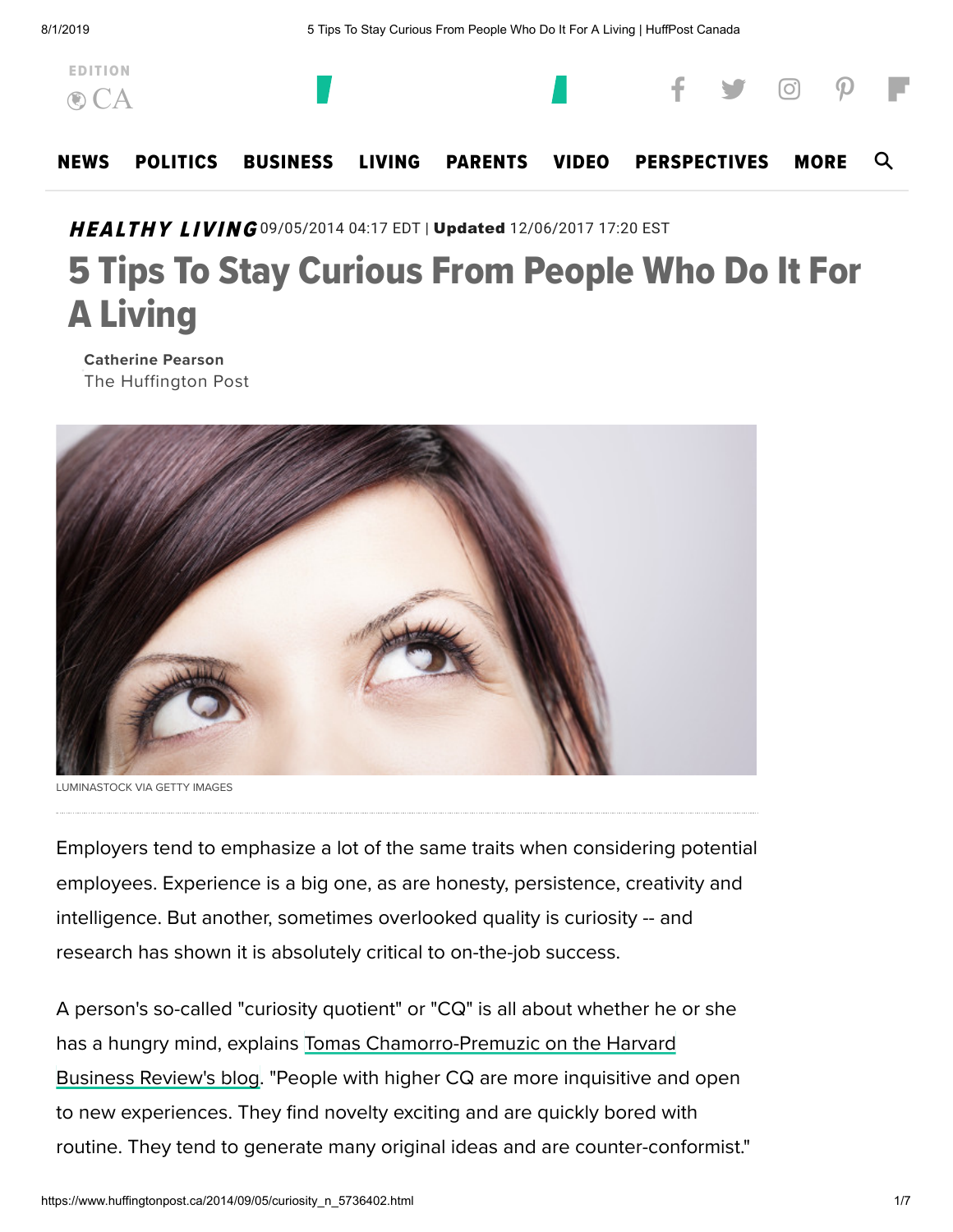According to [Psychology Today](http://www.psychologytoday.com/blog/the-athletes-way/201112/curiosity-and-conscientiousness-more-important-intelligence), a 2011 study found that curiosity and conscientiousness trumped intelligence when it came to predicting a person's success.

There are certain careers in which curiosity is a muscle that must be regularly flexed. Here, five masters in their fields share their thoughts on the qualities that help curious people remain curious, year after year.

They look outside their industry.



[Dogfish](http://www.dogfish.com/) Head is regularly held up as one of the world's most innovative, boundary-breaking breweries (a 2008 New [Yorker profile](http://www.newyorker.com/magazine/2008/11/24/a-better-brew) called it the "mascot" for the "unruly" craft brewery movement), and curiosity is at its core, says Sam Calagione, founder and president.

"Our company's whole raison d'etre is this mission to explore and work outside of stylistic guidelines in an industry dominated by militantly defined categories -- German lagers, English pale ales," he told The Huffington Post. "We always try and approach every new recipe by saying, 'Let's do something that hasn't been done before.'"

One way Calagione has been able to maintain a sense of curiosity throughout a brewing career that has spanned two decades is looking beyond the world of beer. "I take inspiration from other industries and art forms that I care about that have *nothing* to do with beer," he said. "Getting outside of your industry and outside of thinking about what your competitors are doing is the best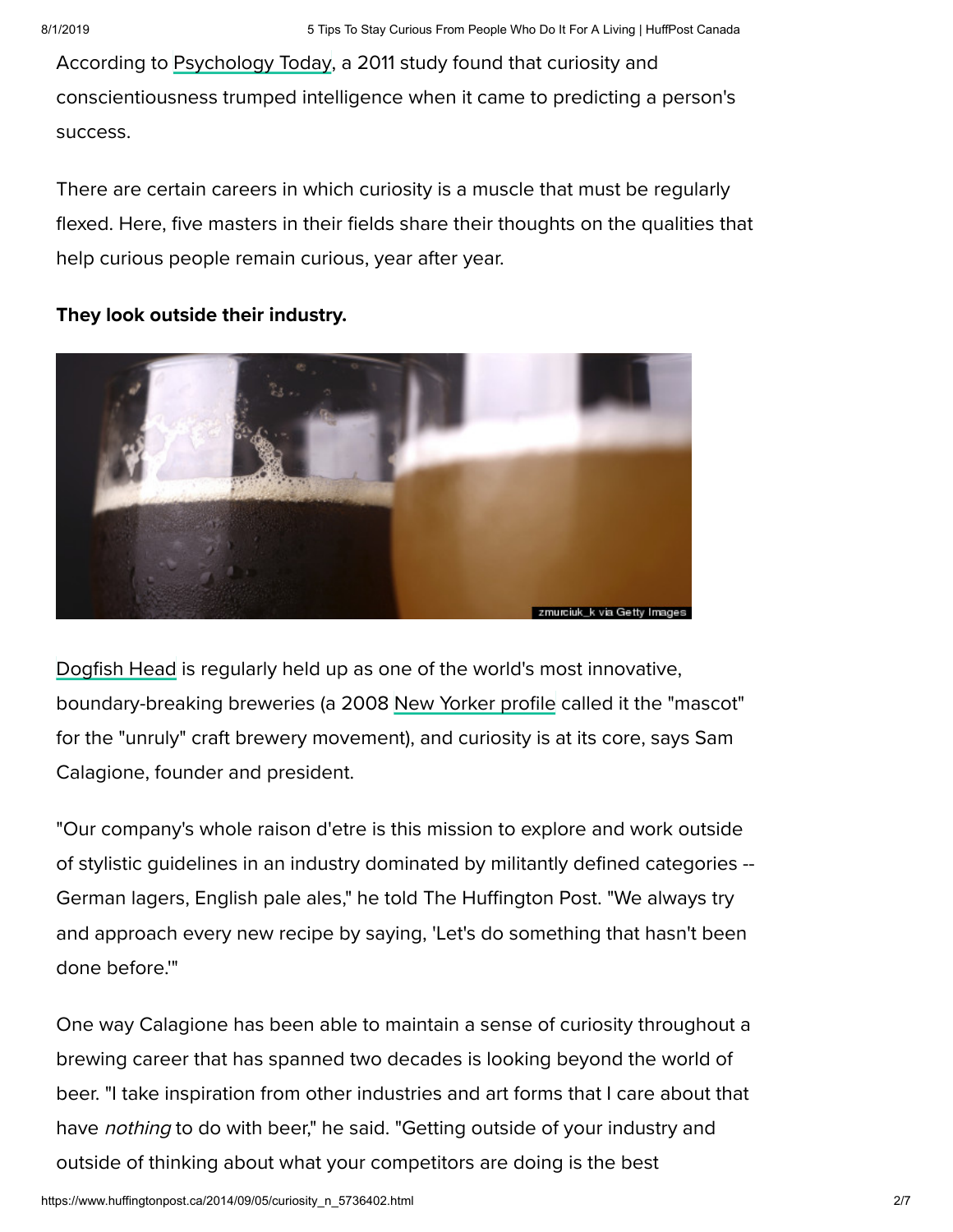opportunity to innovate." Calagione is an avid reader, for example, but he eschews beer publications in favor of art, architecture, music and news magazines; he looks to the worlds of music, painting and sculpture for inspiration, or even artisinal cheese making and coffee roasting, he said.

#### They dive deep into their passions.



People who study information and library sciences go on to work in libraries, historical archives and museums -- fields and institutions that are founded upon and devoted to satiating intellectual curiosity. Craig MacDonald, an assistant professor at Pratt Institute's School of Information and Library Science believes an innate sense of inquisitiveness is what drives many students into the field in the first place, but there are strategies that help foster it.

"The common denominator seems to be finding things you're passionate about and doing a 'deep dive' into them until you think you've learned all you can possibly learn," he said. "That process can take a variety of forms -- reading, searching, traveling, talking to people, etc. -- but it always comes down to trying to satisfy a personal desire to learn something."

Much of what the program (and broader fields of library and information sciences) do is give students permission to indulge their passions for seemingly obscure topics, and encourages them to learn as much as they possibly can. That, in turn, whets their curiosity to explore even more.

## They sharpen their critical thinking skills, every day.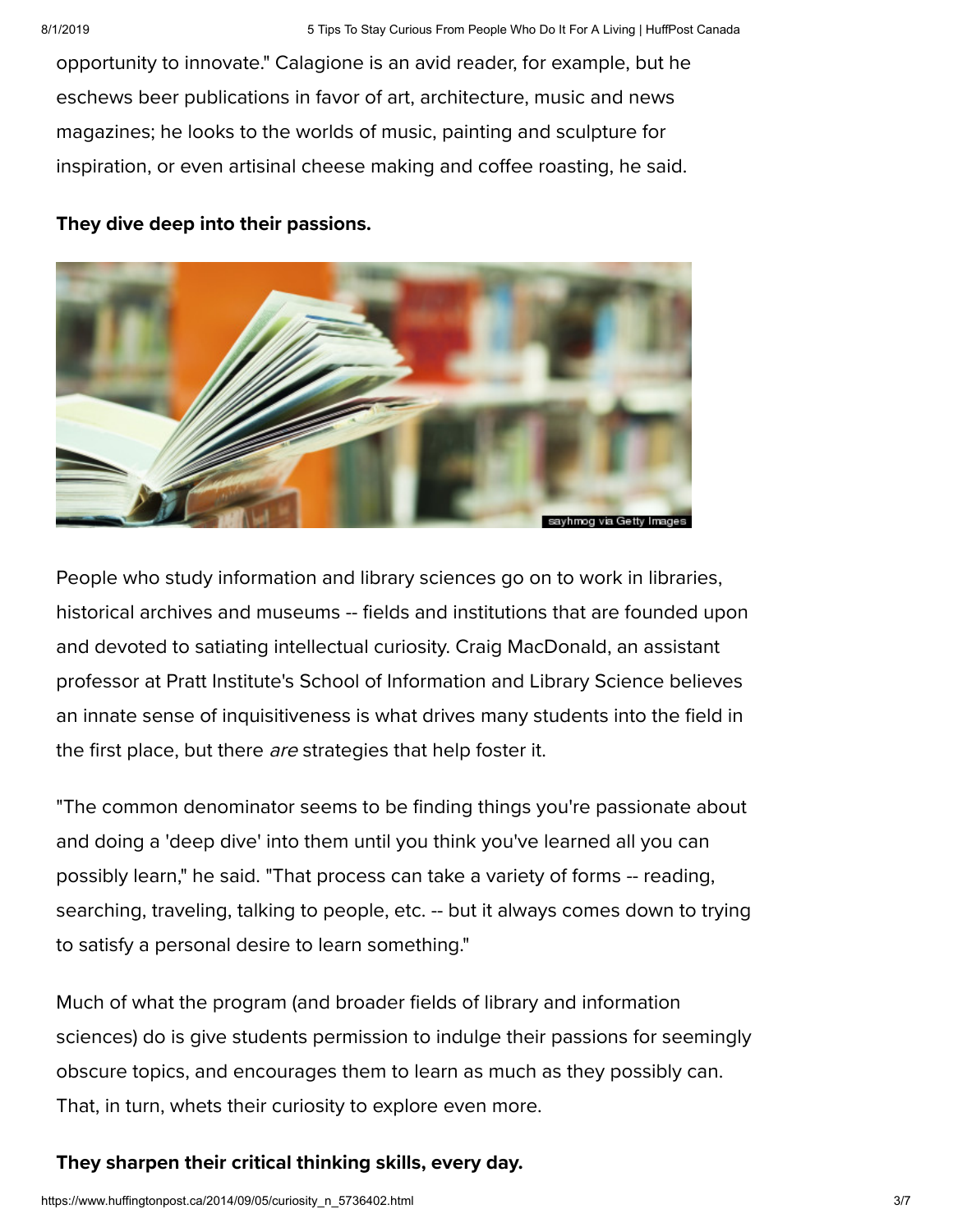8/1/2019 **5 Tips To Stay Curious From People Who Do It For A Living | HuffPost Canada** 



Sanjay Goel -- director of research at the NYS Center for Information Forensics and Assurance and an expert in digital forensics who regularly focuses on issues like privacy, security and cybercrime -- likens the field to detective work, "digging deeper and deeper into data to be able to figure things out," he said.

"I think a lot of curiosity can be inculcated with problem solving," he explained. The programs Goel oversees often include critical thinking bootcamps, in which students are loaded up with problems and puzzles to solve, as well as cases to discuss and analyze in order to learn how to think about issues independently, systematically and analytically.

But anyone seeking to cultivate curiosity can do so by focusing on critical thinking skills, which can be honed through puzzles and games, Goel said. "There are so many puzzles on the Internet; try crosswords," he said. "These are things which stretch the mind in different ways [and] that make you think critically."

They change their angle ... literally.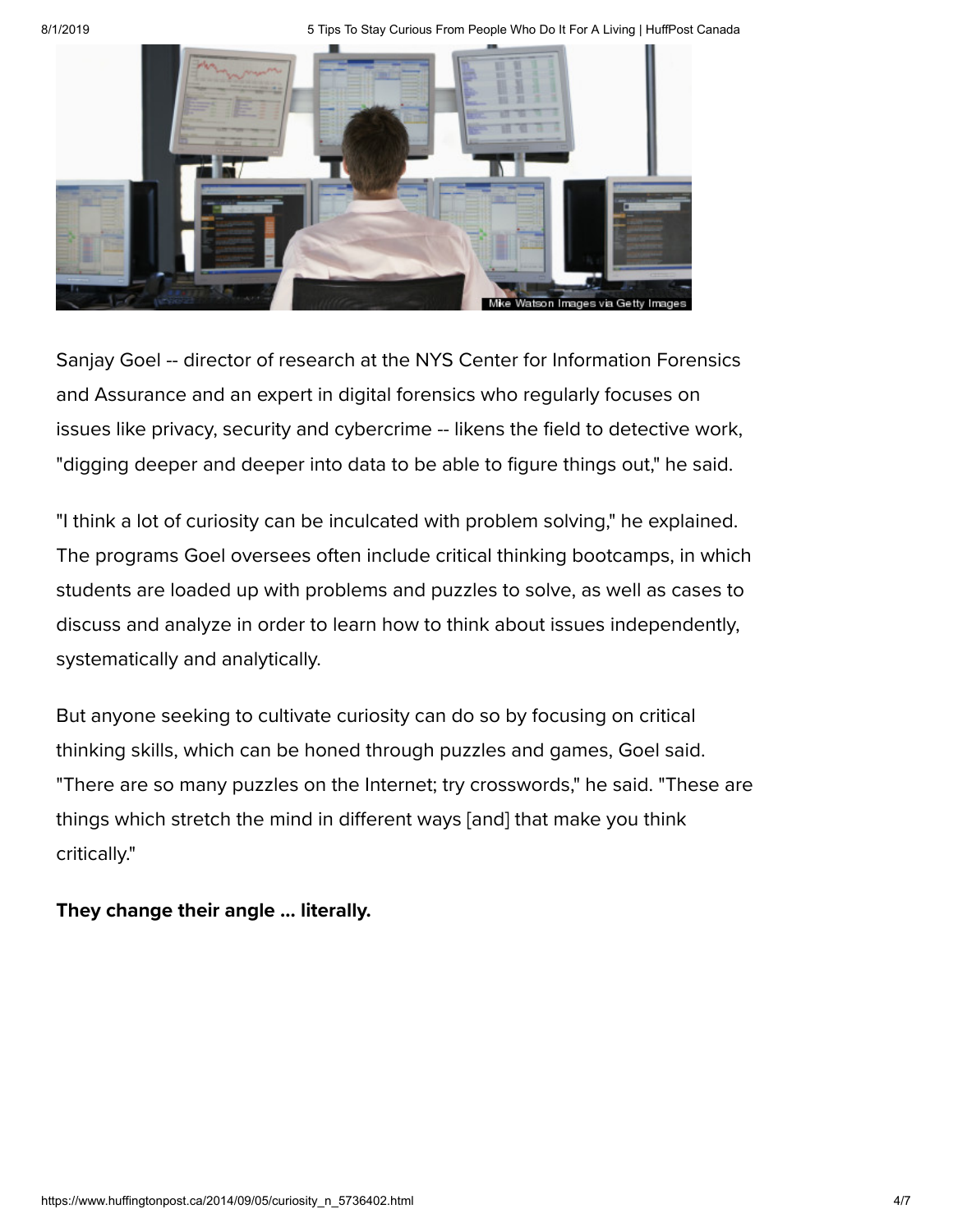8/1/2019 5 Tips To Stay Curious From People Who Do It For A Living | HuffPost Canada



The question of how a three-dimensional subject will look when rendered in two-dimensional form is the question that drives many photographers to do what they do, and also what moves them to look at the world around them from different perspectives, explained Steve Bliss, dean for the School of Fine Arts at the Savannah College of Art and Design and a photographer himself.

"I'm curious to see how something looks photographed, but I'm also trying to be as original and creative as possible in terms of how I'm looking at things," he said of his own process. Changing one's angle and wondering how different the same thing will look when viewed in different light and through different lenses is rooted in a sense curiosity, and also helps to foster it.

But Bliss' strategy can be taken less literally as well. Feeling stuck or uninspired at work? Force yourself to look at the issue from totally different angles and see what happens. Bliss tends to be a project-oriented photographer who throws himself into a body of work for a period of time (say, landscapes), then moves onto something else, he said. Changing his genre, like changing the angle of his camera, helps him stay fresh, curious and inspired.

## They are comfortable being uncomfortable.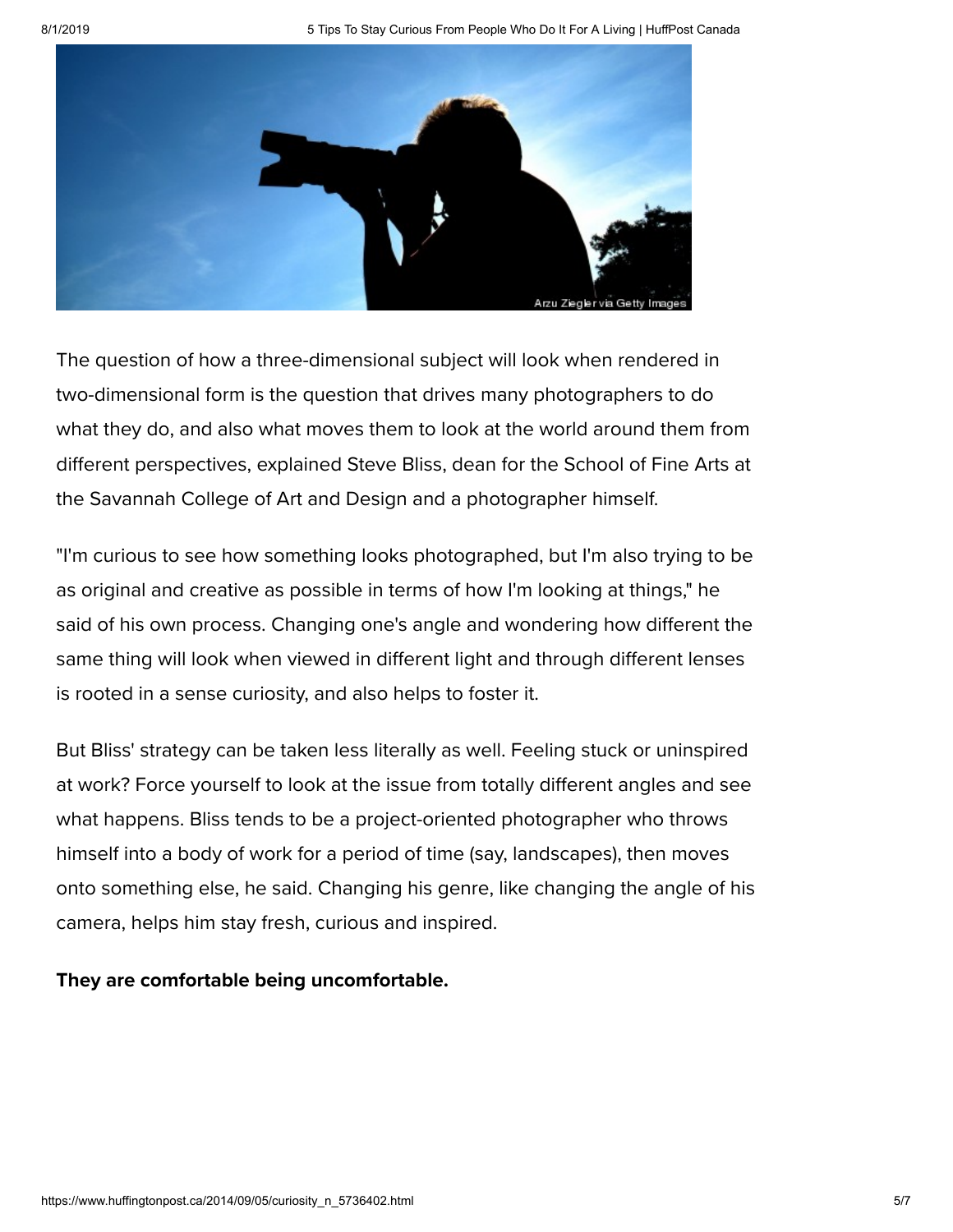8/1/2019 **5 Tips To Stay Curious From People Who Do It For A Living | HuffPost Canada** 



"Curiosity, I would argue, is the principle drive for many of us in this field ... [it] is critical for what we do day-to-day as explorers," said Jekan Thanga, an assistant professor in space systems with ASU's School of Earth and Space Exploration. It is essential in science and engineering, he added, and the force behind innovation, new research and development.

A key to maintaining a sense of curiosity is constantly learning new things, though the pursuit of knowledge does not guarantee one will find an answer, Thanga warned, let alone the answer. "A challenge for many is having to deal with a lot of unanswered questions," he said. "Many, I would say, get frustrated and don't bother to persist onwards. [But] I would argue that persistence is critical, against overwhelming odds."

Curious people, in other words, don't need all of the answers now. Instead, they learn how to live with, and even relish, the uncertainty that accompanies intellectual exploration.